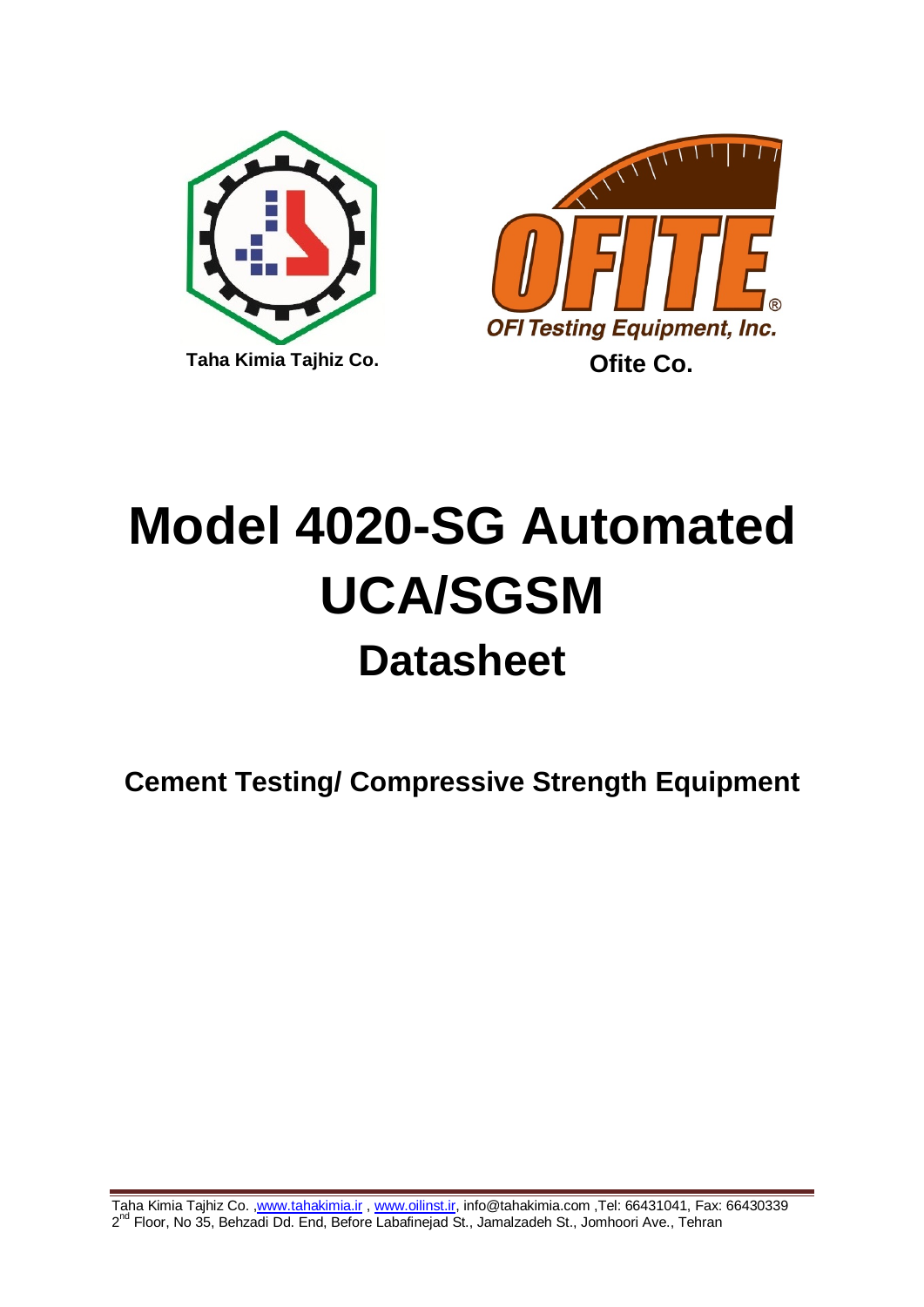

## *CEMENT TESTING EQUIPMENT*

For over 30 years OFI Testing Equipment (OFITE) has provided instruments and reagents for testing drilling fluids, well cements, completion fluids, and wastewater. In addition to these product lines we also offer a range of instruments for core analysis. From our manufacturing facility in Houston, TX we provide customers all over the world with quality products and exceptional service.

Our cement product line includes innovative designs such as the Static Gel Strength Measurement Device (SGSM) which showcases our ability to develop new technology to meet customer and industry demands. We also offer Ultrasonic Cement Analyzers (UCA), Constant Speed Blenders, Automated HTHP Consistometers, and all other instruments required to evaluate cement properties according to API Specification 10.

As an independent manufacturer and supplier, OFITE has one priority, our customers.



## **Model 4020-SG Automated UCA/SGSM**

By measuring the change in velocity of an acoustic signal, the Ultrasonic Cement Analyzer provides a continuous, non-destructive method of determining compressive strength of a well cement as a function of time while at temperature and pressure.

The Static Gel Strength Measurement (SGSM) device uses a vaned bob to condition a cement slurry inside a pressurized test cell and intermittently measure static gel strength at down-hole conditions. By directly measuring the forces required to initiate movement in the sample, the SGSM provides an accurate way of determining the static gel strength.



## Features

- Data acquisition system with **automatic temperature and pressure control** included
- Data is available instantly on-screen and is automatically downloaded to a Microsoft Excel spreadsheet for easy analysis
- UCA and SGSM combined in a single unit

#### **UCA**

- Cement samples are not destroyed at time intervals
- Unique technology results in a cleaner signal, so transit times and data are more accurate

### **SGSM**

- Automatically conditions the slurry in-place (1 150 RPM)
- Provides a direct, mechanical measurement of static gel strength
- Intermittent or continuous measurement under high-temperature, high-pressure conditions
- Simple calibration and system check
- Quick clean up and turn around

*Patent Pending*